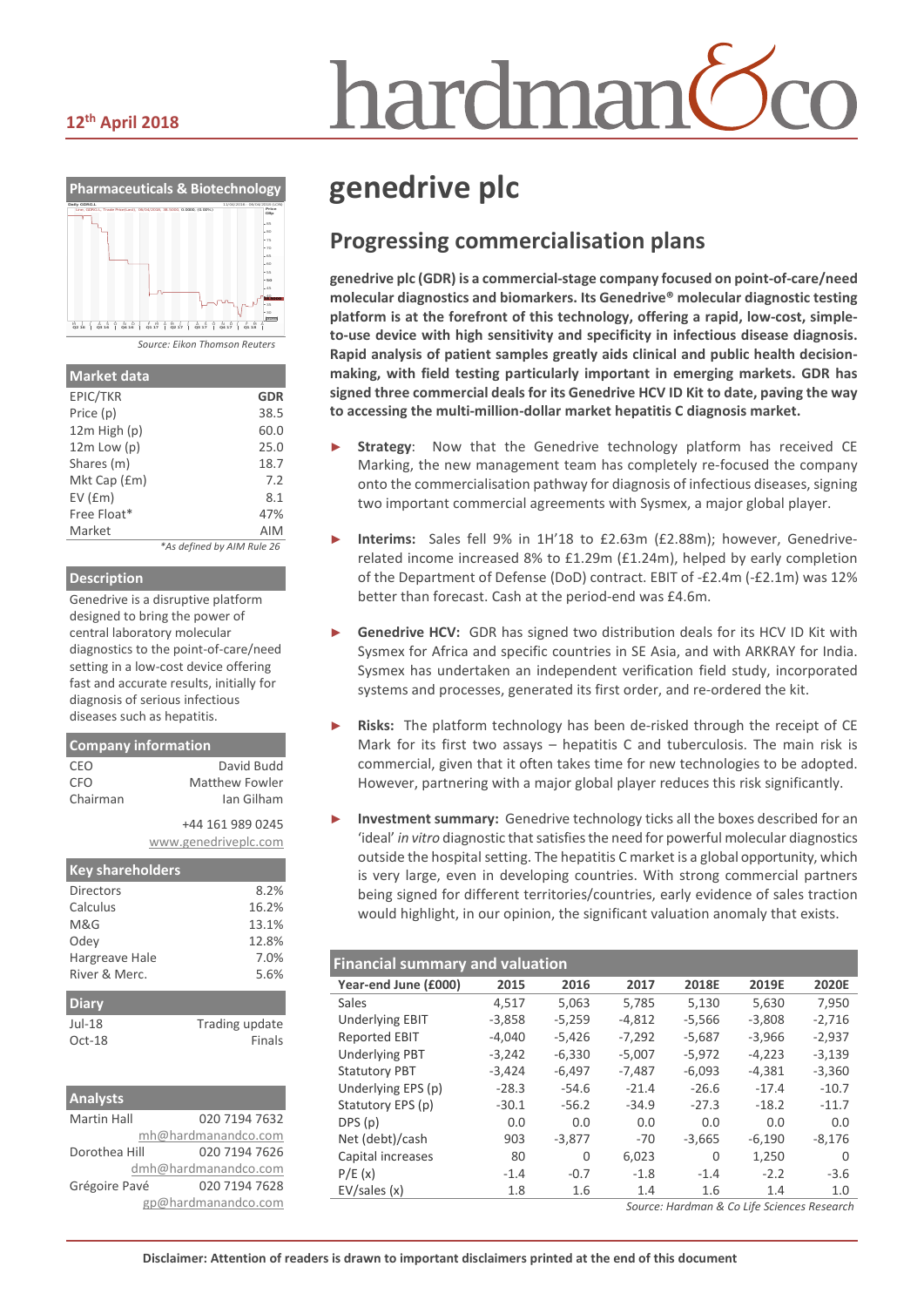#### **genedrive plc**



#### **R&D investment**





**Net cash/ Share issues**



- Historical sales are for non-core operations and Genedrive-related grant income
- Over the forecast period, Genedrive sales more than offset the reducing DoD grant income
- The Genedrive grant income is a relatively high-margin activity
- Margins on Genedrive units and disposable cartridges will increase with rising volumes
- R&D investment is written off in the year in which it is incurred
- To date, an estimated ca.£20m has been spent on R&D by the company since incorporation (although not spent exclusively on diagnostics)
- Further investment is planned over the next three years to add more tests onto the Genedrive platform
- Future investment will be largely dependent on the commercial success of the HCV test
- The non-core services segment is profitable and cash generative; a disposal would provide a cash injection
- The Services business is valued at around  $£2m a$  discount reflecting the >1year duration during which a disposal has been sought
- During the investment phase for the Genedrive launch, GDR is burning £3m-£4m cash p.a.
- ► Forecasts are dependent on Genedrive gaining early sales traction and generating recurring disposable revenues
- To date, GDR has raised only ca.£20m of capital and has received a modest level of non-equity grant funding (note that the funding has not been used solely to develop the Genedrive device)
- The GHIF Convertible Bond (\$8m) is out-of-the money and should be considered as long-term debt
- There remains a possibility that non-core services will be disposed, generating cash for working capital purposes and boosting the balance sheet

*Source: Company data; Hardman & Co Life Sciences Research*

# hardman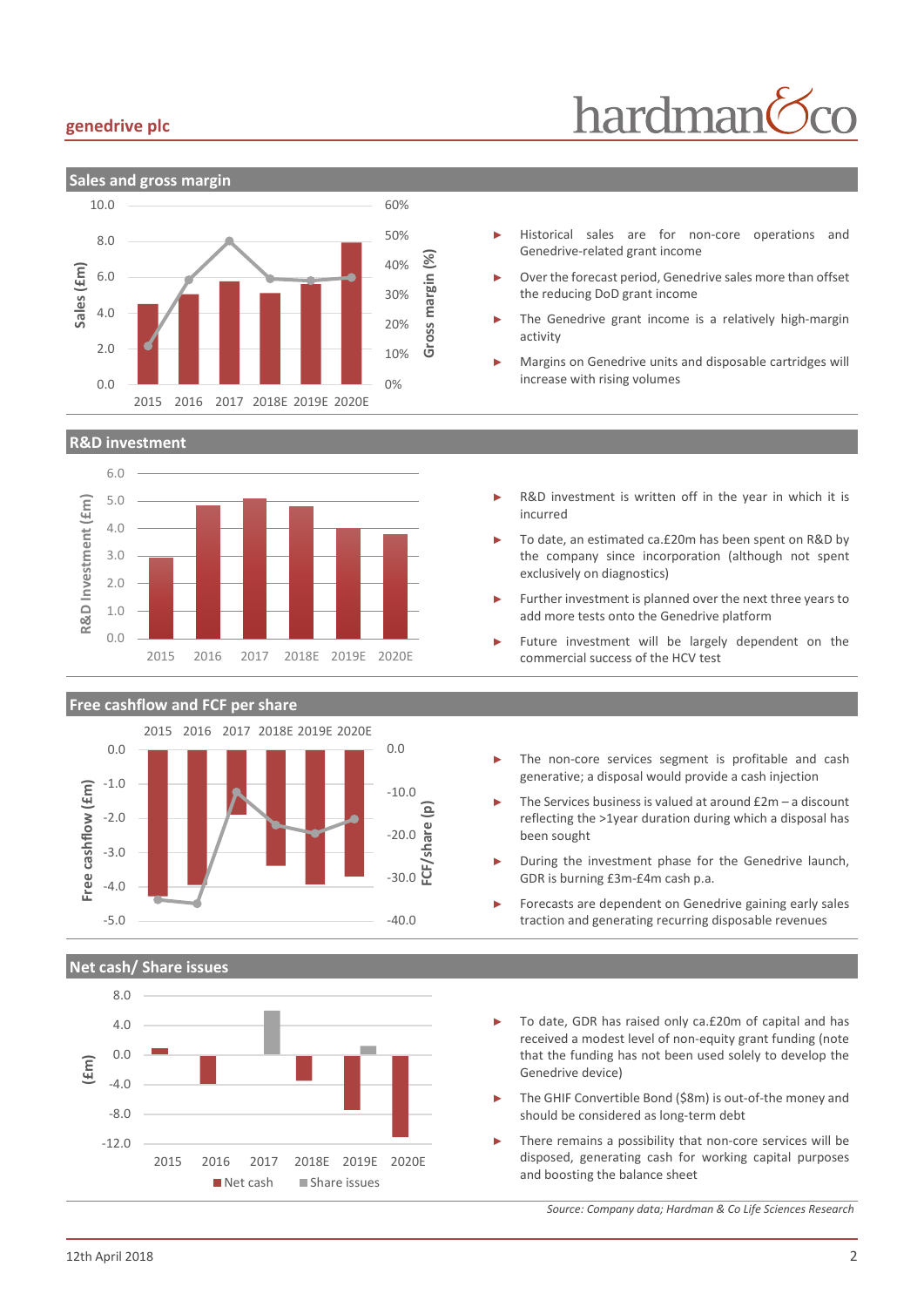### **Interim results**

### **Key features**

The announcement of the interim results provided management with the opportunity to update the market on the meaningful strides that have been made over the last six months. Headline financial information – sales and cash position – was reported to the market in the January trading statement, but overall underlying operating losses were 12% lower than forecast.

#### *Operational highlights*

- **Genedrive:** The most significant event in 1H'18 was the receipt of CE Marking for the Genedrive HCV ID kit, which represents a significant endorsement of the technology.
- **Distribution:** GDR has signed exclusive distribution deals with Sysmex, a major global player in diagnostic instruments, reagents and related software, initially covering Africa and a number of countries in SE Asia.
- Services: Following the strategic decision to dispose of its Services division, enacting this has taken longer than expected. However, management has disclosed that it is in a period of exclusivity with a potential purchaser.

#### *Financial highlights*

- ► **Sales:** As indicated in the January trading statement, reported sales fell 9% in 1H'18 to £2.63m (£2.88m). More importantly, Genedrive-related income increased 8% to £1.29m (£1.24m), helped by early completion of the DoD contract. Non-core services sales declined 18% to £1.35m from an unusually high £1.65m in 1H'17.
- **Costs:** Overall costs for delivering the services emerged somewhat lower than expected at -£1.29m (-£1.84m), due largely to a turnaround in the pre-clinical research services business.
- **R&D:** Timing on R&D spend is always difficult to predict; however, the overall investment was 7% lower than forecast at £2.23m (-£2.36m).
- Net cash/(debt): GDR had already indicated its closing cash position at £4.55m, helped by receipt of a £1.2m R&D tax credit. Retranslation of the GHIF bond benefited from currency, offsetting the interest charge, which is being rolled up. The period-end loan was in line with forecasts at -£5.28m.

| Interim results - actual vs. forecasts |          |          |          |              |  |  |
|----------------------------------------|----------|----------|----------|--------------|--|--|
| <b>Year-end June</b>                   | 1H'17    | 1H'18    | 1H'18    | <b>Delta</b> |  |  |
| (£000)                                 | actual   | actual   | forecast | Δ            |  |  |
| Sales                                  | 2,882    | 2,633    | 2,580    | $+53$        |  |  |
| Costs                                  | $-1,837$ | $-1,286$ | $-1,460$ | $+174$       |  |  |
| SG&A                                   | $-1,074$ | $-1,200$ | $-1,105$ | $-95$        |  |  |
| R&D                                    | $-2,360$ | $-2,233$ | $-2,400$ | $+167$       |  |  |
| <b>EBIT</b> (underlying)               | $-2,389$ | $-2,086$ | $-2,385$ | $+299$       |  |  |
| Pre-tax profit                         | $-3,003$ | $-2,157$ | $-2,395$ | $+238$       |  |  |
| EPS(p)                                 | $-14.71$ | $-8.76$  | $-10.25$ | $+15%$       |  |  |
| Net cash/(debt)                        | 209      | $-726$   | $-750$   | $+24$        |  |  |

*Numbers may not add up precisely due to rounding Source: Hardman & Co Life Sciences Research*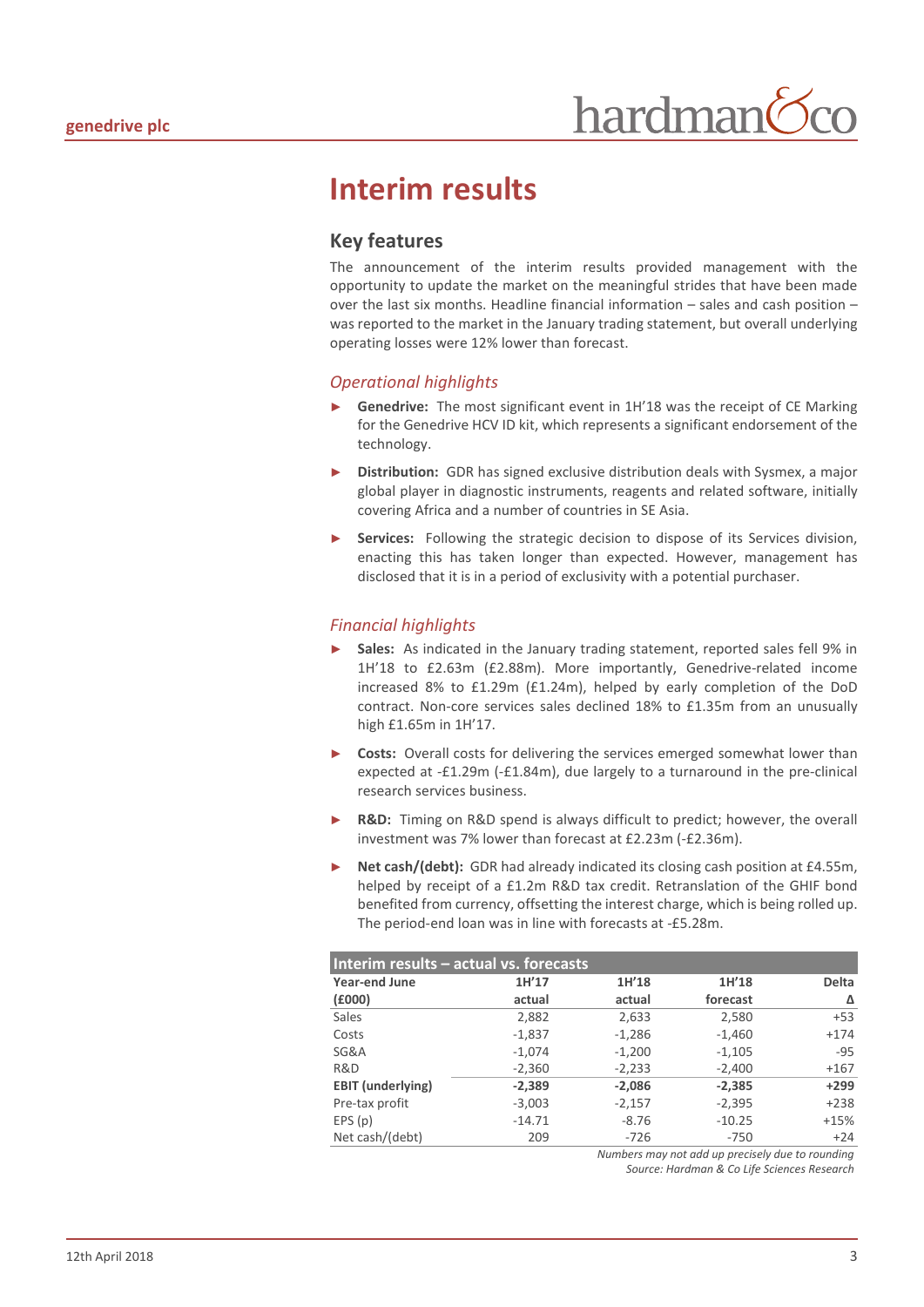### **Operational update**

### **Commercial opportunity**

The sensitivity and specificity of molecular diagnostics has greatly improved the diagnosis of many conditions. However, improvements in these tests have come through increased volumes being performed on large-scale equipment in a laboratory/hospital. The goal of GDR is to offer a technology platform with all the advantages of molecular diagnosis, which can be used outside the hospital/laboratory setting. CE Marking of its Genedrive HCV ID kit makes GDR the first company to reach the market with a non-laboratory-based molecular test for hepatitis C. This adds to the CE Marking achieved already with its tuberculosis (mTB) test. The next step is to make the test available in appropriate markets through distribution deals.

Meanwhile, GDR is looking to expand its menu of tests and to make further enhancements to its existing tests. For example, GDR was awarded, together with NHS Tayside and the University of Dundee, a £0.6m grant from Innovate (UK) for the development of a disposable centrifuge-free plasma separation consumable device that will support the future use of GDR's HCV ID Kit closer to a point-of-care setting. The aim of this is to increase the level of diagnosis in people infected with HCV from the current level of about 20%, enabling more of them to get treatment.

In addition, GDR has received a conditional offer of £1.1m from Innovate to partfund the development of improved sample preparation for its mTB test.

### **Sysmex**

In order to maximise the opportunity ahead, GDR is looking to sign up large distribution partners in appropriate territories. To that end, it has signed two deals with Sysmex Corporation, a Tokyo-listed multi-national capitalised at about \$13bn with annual sales of \$2.2bn, covering EMEA and Asia Pacific (excluding India). Sysmex is ranked #8 globally in *in vitro* diagnostics (IVD), with a very strong presence in haematology, where it is ranked world #1.

#### *Field evaluation study*

As part of the transition to a commercially available product, Sysmex recommended local validation of the Genedrive HCV ID system. Results from a successful field study, independently carried out at the privately-held Lancet Laboratories, were released to the market on [1](#page-3-0)6<sup>th</sup> January 2018 and published in the BMJ *Gut* on 11<sup>th</sup> April 2018<sup>1</sup>, Sysmex led the support and training of customers, while Lancet Laboratories is well regarded in the field and has operations across the African continent.

- **Accuracy:** Sensitivity and selectivity of the test when performed by a third party.
- ► **Local samples:** Successful use of patient samples stored and processed under local conditions.
- ► **Genotypes:** Test further the accurate diagnosis of samples of the HCV genotypes (strains) found particularly in central and southern African countries.

A total of 130 clinical samples from more than six African countries were tested using Genedrive. The Abbott M2000 HCV Real-Time system was used as a reference.

<span id="page-3-0"></span> $1$  Peer-reviewed publication – see page 11 for details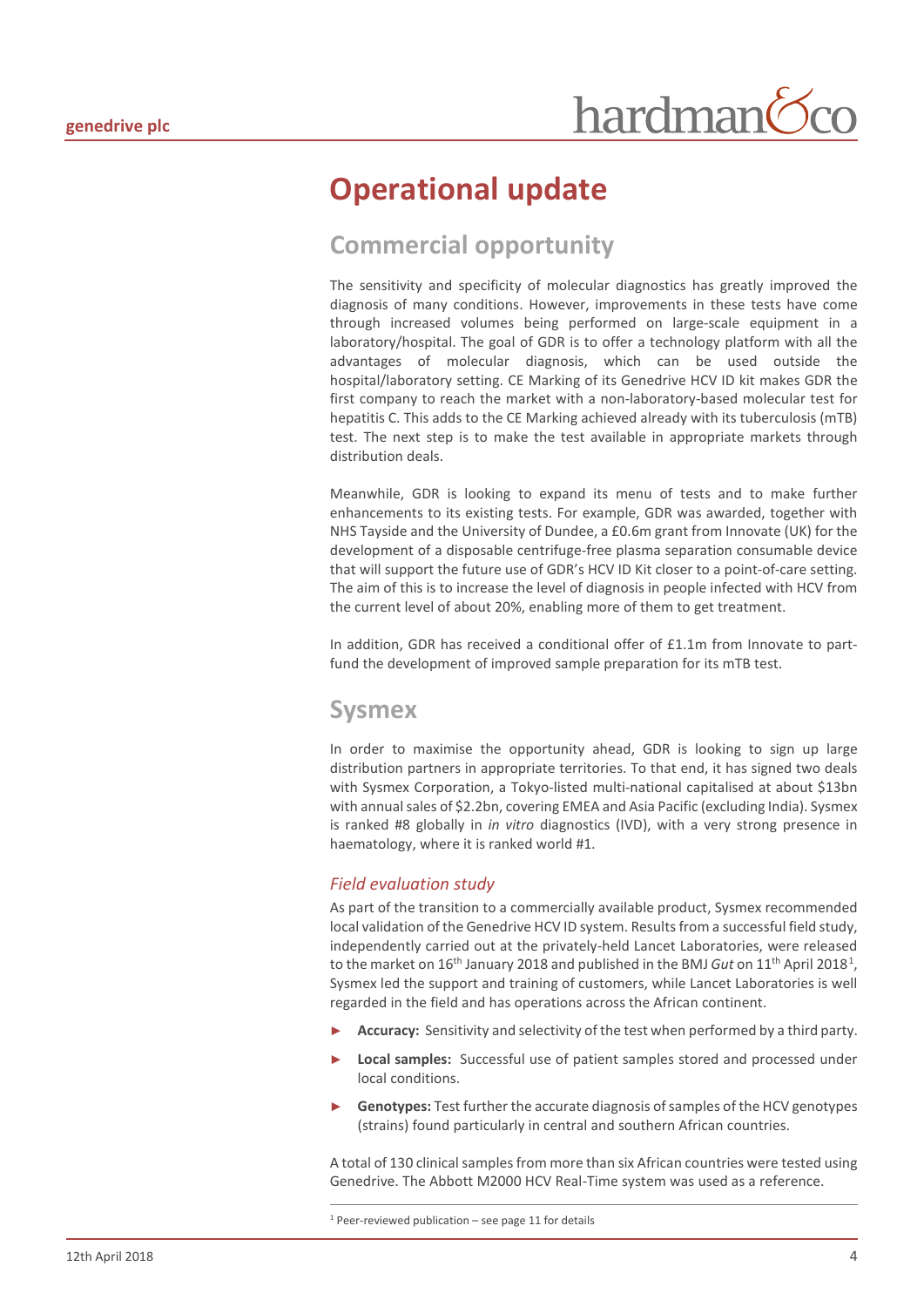

- Results: Sensitivity and specificity for detection of GCV were 100%.
- Genotypes distinguished: The samples contained HCV genotypes 1-5, and their subtypes were successfully detected using the system.
- **Efficiency:** 95.4% of test results were achieved on the first attempt, despite many samples being haemolysed (which can be the result of undesirable sampling techniques).

Unlike the Abbott system, Genedrive HCV was found to be fast, no/low maintenance, and to have a low laboratory footprint. The study demonstrated clearly the potential for the system to decentralise clinical diagnosis and management of HCV infection, meaning that HCV public health interventions may be expanded to rural areas of resource-poor countries.

#### *First launch*

In addition to the field evaluation study, standard procedures have been undertaken to integrate processes/information into Sysmex's systems. Sysmex intends to have a phased launch programme. The focus of initial launches will be in countries that have screening programmes, an established funding policy, and where drugs for the treatment of hepatitis C are available and affordable.

In Africa, Sysmex consists of a group of 29 distributors covering 46 sub-Saharan African countries. The regulatory team is working on local processes on a countryby-country basis. To date, GDR management is pleased with the high level of engagement with the Sysmex team.

GDR signed a separate deal, with Sysmex Asia Pacific Pte Ltd, covering the Asia Pacific Region, including the key countries of Bangladesh, Pakistan and Malaysia, in November 2017.

### **ARKRAY Healthcare**

Highlighting GDR's approach to try and operate with the most appropriate partner in each country, in March 2018, management signed a commercial agreement with ARKRAY for its Genedrive HCV ID kit in India. Under the agreement, GDR is retaining responsibility for product development, quality assurance, and manufacturing, while ARKRAY will be responsible for sales, marketing, customer support and distribution. Initially, the companies will work together to secure regulatory approval in India. The product is expected to be launched during fiscal 2019.

#### **mTB test**

Although its tuberculosis test was the first test to receive CE Marking using the Genedrive technology platform, its commercialisation in India did not go according to plan. There is still an enormous push to replace the traditional smear microscopy with more accurate molecular diagnostics, which also provides information about drug resistance. Therefore, GDR has renewed its efforts to develop a next-generation test, with a greater focus on improving sample handling and reducing the manufacturing costs, so that it becomes a more affordable, as well as more convenient and efficient, option.

GDR secured a £1.1m conditional grant from Innovate towards improving sample preparation with a new 'modular' solution. The company anticipates that more information on these developments will be available in fiscal 2019.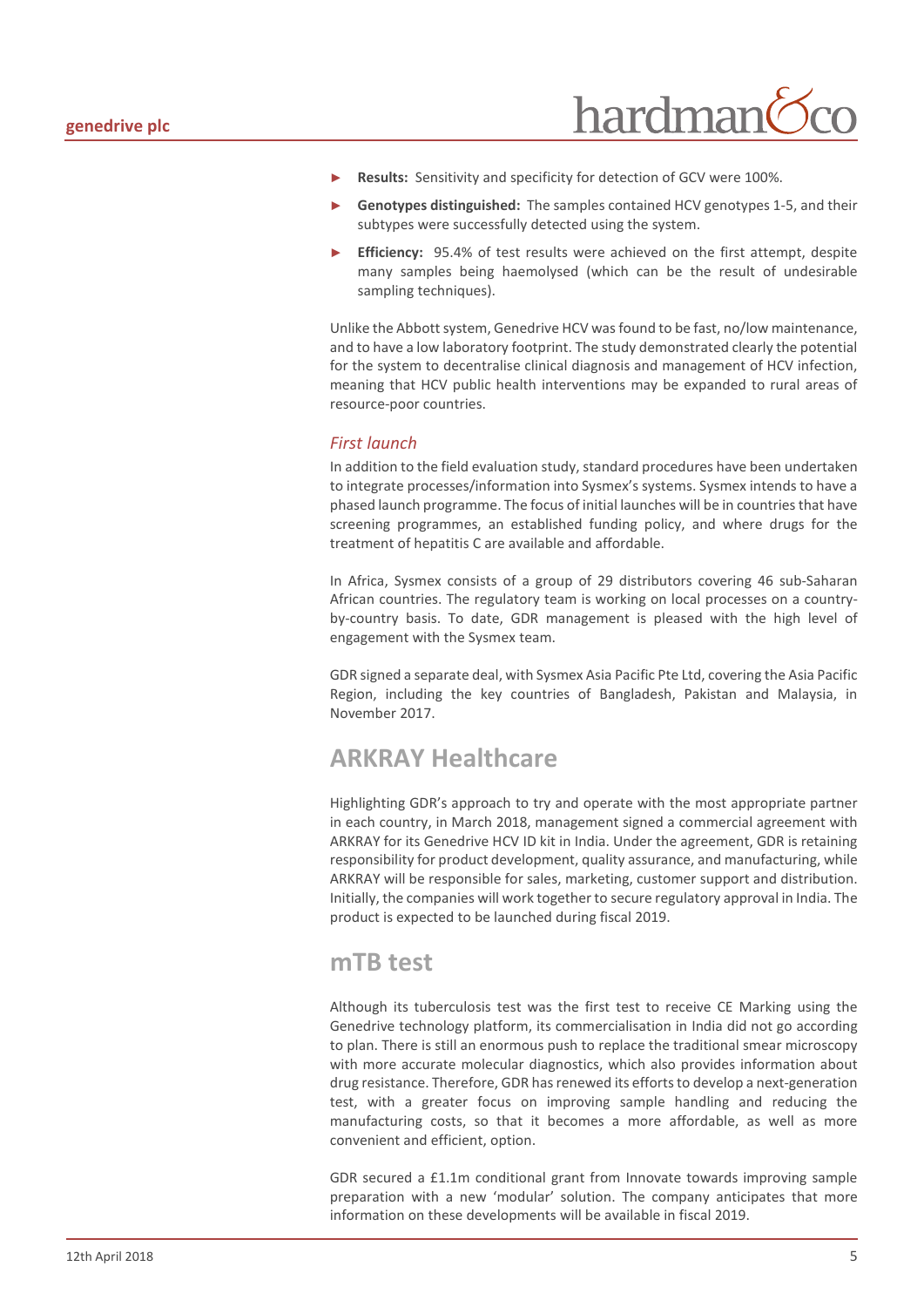### **Financial forecasts**

### **Profit & Loss**

- ► **Sales:** Fluctuations in the sales forecasts are due to the DoD contract tailing off over the next two years, offset by the build-up of Genedrive sales. The non-core services business has stable sales of ca.£3m p.a.
- ► **Gross margin:** During the build-up phase for the HCV test, coupled with lower DoD income, gross margins for the Genedrive test are expected to be stable at around 31%-32%, compared with reported gross margins including Services.
- SG&A: Expected to be stable around current levels, as a large part of the marketing costs for tests will be borne by distribution partners.

| <b>Profit &amp; Loss account</b> |          |          |          |          |          |          |
|----------------------------------|----------|----------|----------|----------|----------|----------|
| Year-end June (£000)             | 2015     | 2016     | 2017     | 2018E    | 2019E    | 2020E    |
| Genedrive                        | 814      | 1,906    | 2,619    | 2,000    | 2,562    | 4,905    |
| <b>Services</b>                  | 3,703    | 3,157    | 3,166    | 3,130    | 3,068    | 3,045    |
| <b>Sales</b>                     | 4,517    | 5,063    | 5,785    | 5,130    | 5,630    | 7,950    |
| COGS                             | $-3,933$ | $-3,285$ | $-2,998$ | $-3,530$ | $-3,180$ | $-4,200$ |
| <b>Gross profit</b>              | 584      | 1,778    | 2,787    | 1,600    | 2,450    | 3,750    |
| Gross margin                     | 12.9%    | 35.1%    | 48.2%    | 31.2%    | 43.5%    | 47.2%    |
| R&D                              | $-2,942$ | $-4,836$ | $-5,086$ | $-4,800$ | $-4,000$ | $-3,800$ |
| SG&A                             | $-1,500$ | $-2,201$ | $-2,513$ | $-2,516$ | $-2,592$ | $-2,666$ |
| <b>EBITDA</b>                    | $-4,243$ | $-6,433$ | $-3,740$ | $-4,650$ | $-2,892$ | $-1,800$ |
| Depreciation                     | $-241$   | $-240$   | $-216$   | $-216$   | $-216$   | $-216$   |
| Amortisation                     | $-144$   | $-934$   | $-856$   | $-700$   | $-700$   | $-700$   |
| Other income                     | 0        | 0        | 0        | 150      | 334      | 0        |
| <b>Underlying EBIT</b>           | $-3,858$ | $-5,259$ | $-4,812$ | $-5,566$ | $-3,808$ | $-2,716$ |
| Share-based costs                | $-182$   | $-167$   | $-101$   | $-121$   | $-158$   | $-221$   |
| <b>Statutory EBIT</b>            | $-4,040$ | $-5,426$ | $-7,292$ | $-5,687$ | $-3,966$ | 0        |
| Net financials                   | 616      | $-1,071$ | $-195$   | $-406$   | $-415$   | $-423$   |
| Pre-tax profit                   | $-3,242$ | $-6,330$ | $-5,007$ | $-5,972$ | $-4,223$ | $-3,139$ |
| <b>Exceptional items</b>         | 0        | 0        | 0        | 0        | 0        | 0        |
| Reported pre-tax                 | $-3,424$ | $-6,497$ | $-7,487$ | $-6,093$ | $-4,381$ | $-3,360$ |
| Tax payable/credit               | 399      | 582      | 1,051    | 992      | 827      | 785      |
| Tax rate                         | 12%      | 9%       | 14%      | 16%      | 19%      | 23%      |
| <b>Minorities</b>                | 0        | 0        | 0        | 0        | 0        | 0        |
| <b>Underlying net income</b>     | $-2,843$ | $-5,748$ | $-3,956$ | $-4,980$ | $-3,397$ | $-2,354$ |
| Statutory net income             | $-3,025$ | $-5,915$ | $-6,436$ | $-5,101$ | $-3,554$ | $-2,574$ |
|                                  |          |          |          |          |          |          |
| Ordinary 1.5p shares             |          |          |          |          |          |          |
| Period-end (m)                   | 10,564   | 10,565   | 18,689   | 18,689   | 21,936   | 21,936   |
| Weighted average (m)             | 10,048   | 10,532   | 18,466   | 18,689   | 19,501   | 21,936   |
| Fully-diluted (m)                | 11,869   | 12,490   | 20,527   | 24,222   | 21,562   | 23,997   |
|                                  |          |          |          |          |          |          |
| Underlying basic EPS (p)         | $-28.3$  | $-54.6$  | $-21.4$  | $-26.6$  | $-17.4$  | $-10.7$  |
| Statutory basic EPS (p)          | $-30.1$  | $-56.2$  | $-34.9$  | $-27.3$  | $-18.2$  | $-11.7$  |
| U/I fully-diluted EPS (p)        | $-24.0$  | $-46.0$  | $-19.3$  | $-20.6$  | $-15.8$  | $-9.8$   |
| Stat. fully-diluted EPS (p)      | $-25.5$  | $-47.4$  | $-31.4$  | $-21.1$  | $-16.5$  | $-10.7$  |
| DPS (p)                          | 0.0      | 0.0      | 0.0      | 0.0      | 0.0      | 0.0      |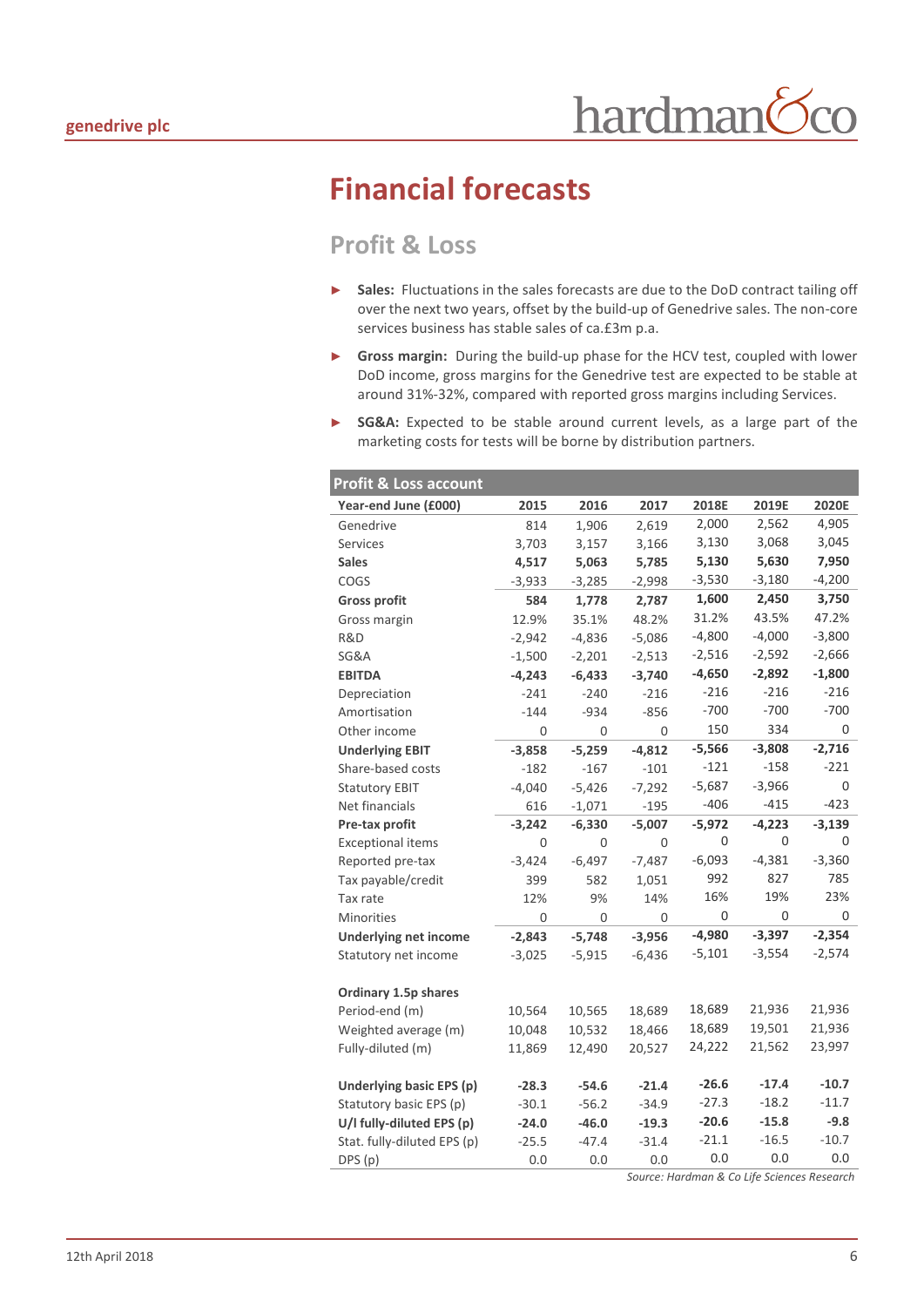

- ► **R&D:** Investment in new tests, initially HIV, will be dictated by the success of the HCV assay. There remains some flexibility about both the quantum and timing of investment into additional tests.
- ► **Services business:** Sales of ca.£3m p.a. are expected, with small cash and profit contributions.
- Tax: Modest tax credits on R&D spend are expected over the forecast period, but these will be at lower levels than seen historically.

### **Balance sheet**

- **Net cash:** The net cash/(debt) position at 30<sup>th</sup> June 2017 was -£70k, comprising cash of £5.1m offset by long-term debt (convertible bond) of £5.2m. Cashflow suggests that the company will have net debt of -£3.7m by the end of June 2018.
- ► **Tax credits:** Some of its R&D investment attracted tax credits from HMRC. Going forward, the R&D tax credit is expected to approach £1m p.a.
- ► **Working capital:** Given that the company will be selling to a large distributor and the non-core business is relatively stable, Genedrive is not expected to have significant working capital requirements during its growth phase.
- ► **Convertible bond:** The collaborative funding agreement for a total of \$8.0m initiated in July 2014, and revised in July 2016, with the Global Health Investment Fund (GHIF) is treated as long-term debt.

| <b>Balance sheet</b>    |          |          |          |          |          |          |
|-------------------------|----------|----------|----------|----------|----------|----------|
| @30th June (£000)       | 2015     | 2016     | 2017     | 2018E    | 2019E    | 2020E    |
| Shareholders' funds     | 9,545    | 3,753    | 3,441    | $-1,660$ | $-3,964$ | $-6,539$ |
| Cumulated goodwill      | 0        | $\Omega$ | $\Omega$ | 0        | 0        | 0        |
| Total equity            | 9,545    | 3,753    | 3,441    | $-1,660$ | $-3,964$ | $-6,539$ |
|                         |          |          |          |          |          |          |
| Share capital           | 158      | 158      | 280      | 280      | 332      | 332      |
| Reserves                | 9,387    | 3,595    | 3,161    | $-1,940$ | $-4,297$ | $-6,871$ |
| Provisions/liabilities  | 0        | 1,250    | 1,250    | 1,250    | 0        | 0        |
| Deferred tax            | $-30$    | 0        | 0        | 0        | $\Omega$ | 0        |
| Long-term loans         | 4,025    | 4,991    | 5,199    | 5,473    | 5,761    | 6,064    |
| Short-term debt         | 0        | 0        | 0        | 0        | 0        | 0        |
| less: Cash              | 4,928    | 1,114    | 5,129    | 1,808    | $-430$   | $-2,112$ |
| less: Deposits          | 0        | 0        | $\Omega$ | 0        | $\Omega$ | 0        |
| less: Non-core invests. | 0        | $\Omega$ | 0        | $\Omega$ | $\Omega$ | $\Omega$ |
| <b>Invested capital</b> | 8,612    | 8,880    | 4,761    | 3,255    | 2,226    | 1,637    |
|                         |          |          |          |          |          |          |
| <b>Fixed assets</b>     | 805      | 713      | 568      | 452      | 351      | 267      |
| Intangible assets       | 7,191    | 6,273    | 3,038    | 2,338    | 1,638    | 938      |
| Inventories             | 163      | 202      | 444      | 564      | 719      | 1,015    |
| Trade debtors           | 1,725    | 2,290    | 1,376    | 1,220    | 1,339    | 1,891    |
| Other debtors           | 466      | 507      | 278      | 256      | 261      | 266      |
| Tax liability/credit    | 685      | 757      | 1,213    | 992      | 827      | 785      |
| Trade creditors         | $-696$   | $-914$   | $-816$   | $-961$   | $-866$   | $-1,143$ |
| Other creditors         | $-1,727$ | $-948$   | $-1,340$ | $-1,606$ | $-2,042$ | $-2,382$ |
| Debtors less creditors  | 453      | 1,692    | 711      | -99      | $-482$   | $-583$   |
| <b>Invested capital</b> | 8,612    | 8,880    | 4,761    | 3,255    | 2,226    | 1,637    |
|                         |          |          |          |          |          |          |
| Net cash/(debt)         | 903      | $-3,877$ | $-70$    | $-3,665$ | $-6,190$ | $-8,176$ |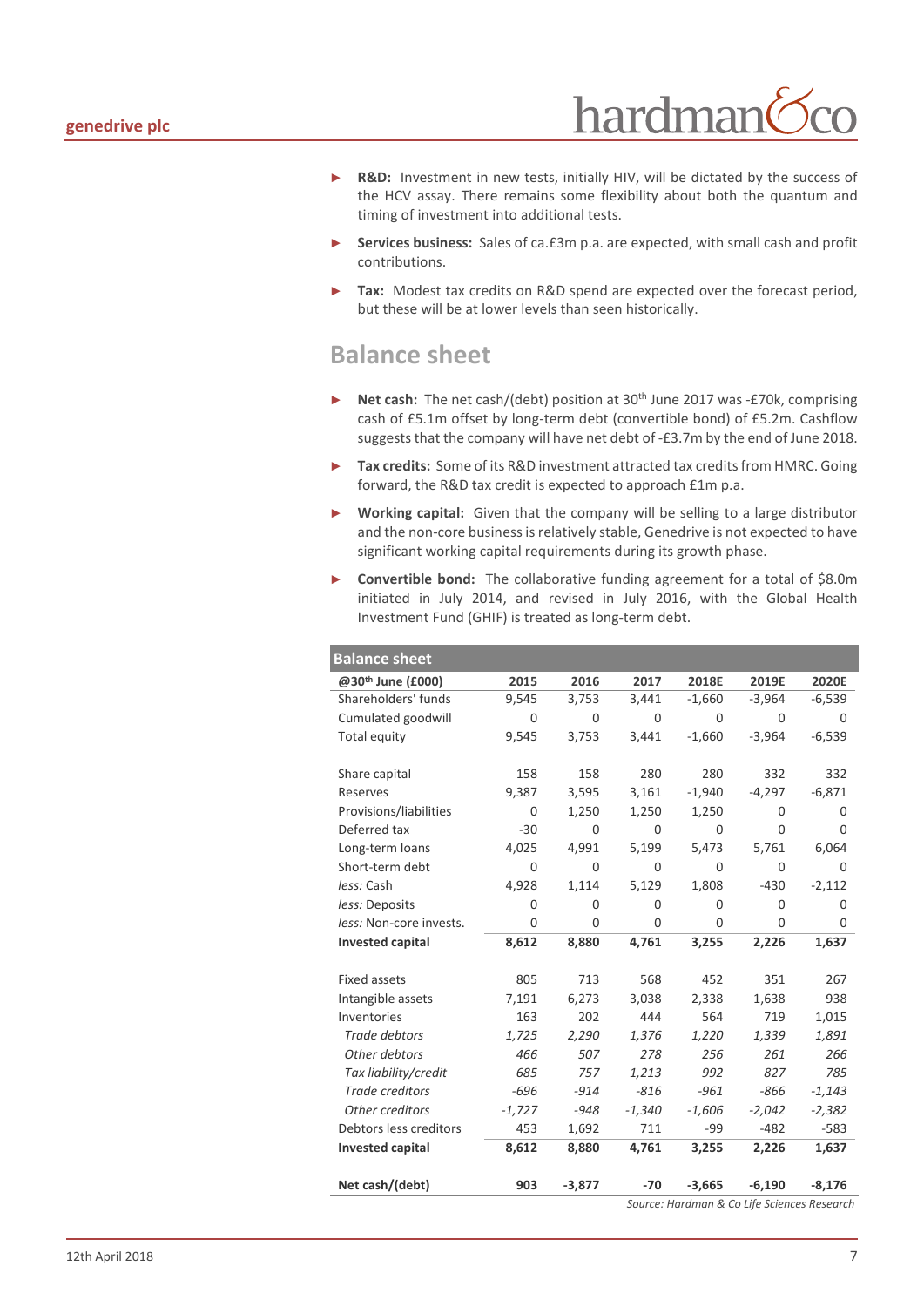### **Cashflow**

- ► **Cash burn:** The underlying cash burn is forecast to trend downwards after fiscal 2018 to ca. -£2.5m (2019) followed by ca.-£2.0m (2020).
- ► **Working capital:** Only modest changes in working capital are anticipated, given that the non-core services business is stable and the supply agreement is with a large, well-capitalised distribution partner.
- ► **R&D tax credit:** Payment of the amount shown in the balance sheet at the end of June 2017 has already been received; management intends to get annual claims submitted to HMRC in a timely manner.
- ► **Capex:** The company does not have any immediate requirement for significant expenditure for capital investment.

| <b>Cashflow</b>                |          |          |          |          |          |             |
|--------------------------------|----------|----------|----------|----------|----------|-------------|
| Year-end June (£000)           | 2015     | 2016     | 2017     | 2018E    | 2019E    | 2020E       |
| <b>Underlying EBIT</b>         | $-3,858$ | $-5,259$ | $-4,812$ | $-5,566$ | $-3,808$ | $-2,716$    |
| Depreciation                   | 241      | 240      | 216      | 216      | 216      | 216         |
| Amortisation                   | 144      | 934      | 856      | 700      | 700      | 700         |
| <b>Inventories</b>             | $-163$   | $-39$    | $-242$   | $-120$   | $-155$   | $-296$      |
| Receivables                    | $-1,066$ | $-606$   | 1,266    | 156      | $-119$   | $-552$      |
| Payables                       | 107      | 689      | 284      | 145      | $-95$    | 278         |
| Change in working capital      | $-1,122$ | 44       | 1,308    | 181      | $-369$   | $-571$      |
| Exceptionals/provisions        | $-36$    | 0        | 0        | 0        | 0        | 0           |
| <b>Disposals</b>               | 0        | 0        | 0        | 0        | 0        | $\mathbf 0$ |
| Other                          | $-202$   | $-151$   | $-162$   | $-274$   | 0        | 0           |
| Company op. cashflow           | $-4,833$ | $-4,192$ | $-2,594$ | $-4,742$ | $-3,261$ | $-2,371$    |
| Net interest                   | $-196$   | $-280$   | 14       | 35       | $-141$   | $-309$      |
| Tax paid/received              | 1,513    | 691      | 757      | 1,213    | 992      | 827         |
| <b>Operational cashflow</b>    | $-3,516$ | $-3,781$ | $-1,823$ | $-3,495$ | $-2,411$ | $-1,853$    |
| Capital expenditure            | $-758$   | $-164$   | $-70$    | $-100$   | $-115$   | $-132$      |
| Sale of fixed assets           | $\Omega$ | $\Omega$ | 0        | $\Omega$ | $\Omega$ | 0           |
| <b>Free cashflow</b>           | $-4,274$ | $-3,945$ | $-1,893$ | $-3,595$ | $-2,526$ | $-1,985$    |
| <b>Dividends</b>               | 0        | 0        | 0        | 0        | 0        | 0           |
| Acquisitions                   | 0        | 0        | 0        | 0        | $-1,250$ | 0           |
| <b>Disposals</b>               | 0        | 0        | $\Omega$ | 0        | 0        | 0           |
| Other investments              | $\Omega$ | 0        | $\Omega$ | 0        | 0        | 0           |
| <b>Cashflow after invests.</b> | $-4,274$ | $-3,945$ | $-1,893$ | $-3,595$ | $-3,776$ | $-1,985$    |
| Share repurchases              | $-22$    | $-44$    | 0        | 0        | 0        | 0           |
| Capital increase               | 80       | 0        | 6,023    | 0        | 1,250    | 0           |
| Currency effect                | 292      | $-791$   | $-323$   | 0        | 0        | 0           |
| Borrowings acquired            | 589      | 0        | 0        | 0        | 0        | 0           |
| Change in net debt             | $-3,335$ | $-4,780$ | 3,807    | $-3,595$ | $-2,526$ | $-1,985$    |
| Hardman FCF/share (p)          | $-35$    | $-36$    | $-10$    | $-19$    | $-12$    | -8          |
|                                |          |          |          |          |          |             |
| Opening net cash               | 4,238    | 903      | $-3,877$ | $-70$    | $-3,665$ | $-6,190$    |
| Closing net cash               | 903      | $-3,877$ | $-70$    | $-3,665$ | $-6,190$ | $-8,176$    |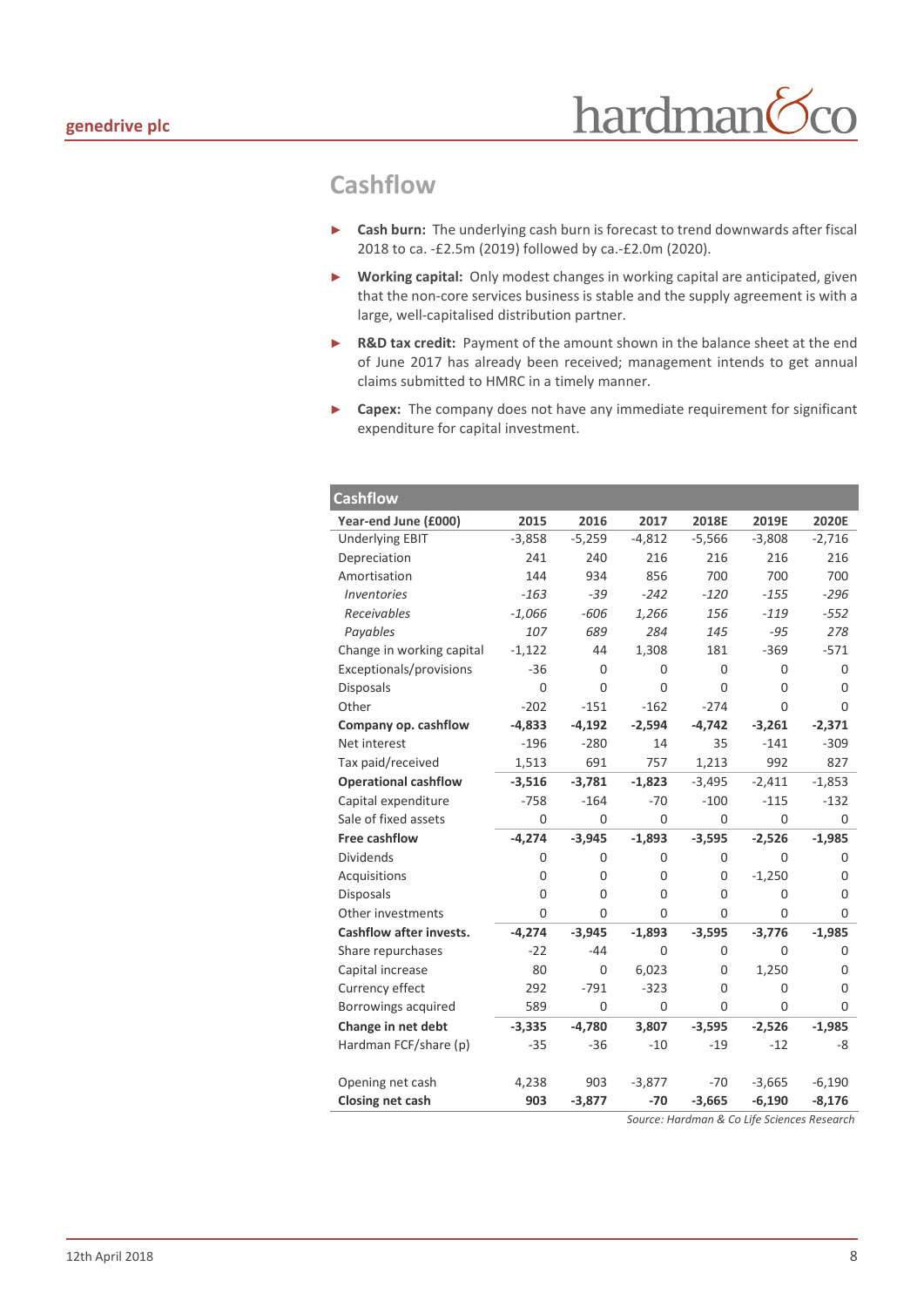

### **Company matters**

#### **Registration**

Incorporated in the UK with company registration number: 06108621

#### **Registered Office** 48 Grafton Street Manchester MX13 9XX

+44 161 606 7258

www.genedriveplc.com

### **Board of Directors**

GDR announced recently the appointment of Tom Lindsay as a non-executive director. He has considerable sales and marketing experience in the diagnostics sector, working most recently for Alere Inc. in Africa.

| <b>Board of Directors</b>      |                    |                    |              |       |
|--------------------------------|--------------------|--------------------|--------------|-------|
| <b>Position</b>                | <b>Name</b>        | <b>Nominations</b> | Remuneration | Audit |
| Chairman                       | Ian Gilham         | M                  | M            | M     |
| <b>Chief Executive Officer</b> | David Budd         |                    |              |       |
| Chief Financial Officer        | Matthew Fowler     |                    |              |       |
| <b>Managing Director</b>       | Dr Catherine Booth |                    |              |       |
| Non-executive director         | Tom Lindsay        |                    |              |       |
| Non-executive director         | Roger Lloyd        | M                  | M            | M     |
| Non-executive director         | Robert Nolan       | M                  | M            | M     |
|                                |                    |                    |              | .     |

*M = member; C = chair Source: Company reports*

#### **Share capital**

At 10th April 2017, there were 18,689,446 Ordinary shares in issue, and a further 1,820,000 share options.



*Source: Company reports; RNS announcements*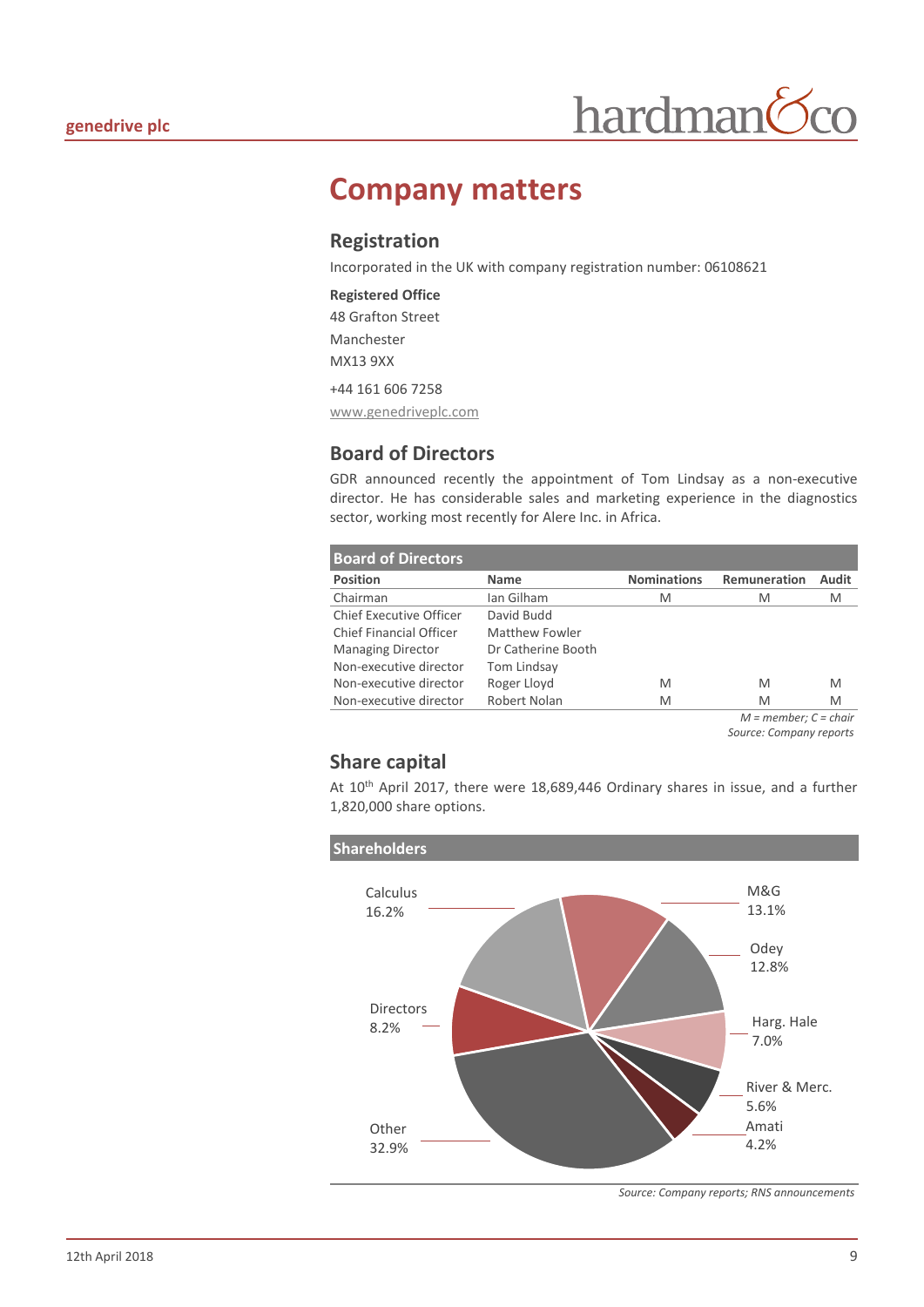#### **genedrive plc**

# hardman

### **Disclaimer**

*Hardman & Co provides professional independent research services and all information used in the publication of this report has been compiled from publicly available sources that are believed to be reliable. However, because of possible human or mechanical error by Hardman & Co, its affiliates or its sources, Hardman & Co cannot guarantee the accuracy, validity, timeliness or completeness of any information provided for in this report. No guarantee, warranty or representation, express or implied, can be given by Hardman & Co as to the accuracy, adequacy or completeness of the information contained in this research and they are not responsible for any errors or omissions or results obtained from use of such information. Neither Hardman & Co, nor any affiliates, officers, directors or employees accept any liability or responsibility in respect of the information which is subject to change without notice and may only be correct at the stated date of their issue, unless in case of gross negligence, fraud or wilful misconduct. Hardman & Co expressly disclaims any warranties of merchantability or fitness for a particular purpose. In no event will Hardman & Co, its affiliates or any such parties be liable to you for any direct, special, indirect, consequential, incidental damages or any other damages of any kind even if Hardman & Co have been advised of the possibility thereof.* 

*This research has been prepared purely for information purposes, and nothing in this report should be construed as an offer, or the solicitation of an offer, to buy or sell any security, product, service or investment. The research reflects the objective views of the analyst(s) named on the front page and does not constitute investment advice. However, the companies or legal entities covered in this research may pay us a fee, commission or other remuneration in order for this research to be made available. A full list of companies or legal entities that have paid us for coverage within the past 12 months can be viewed at <http://www.hardmanandco.com/legals/research-disclosures>*

Hardman & Co has a personal dealing policy which debars staff and consultants from dealing in shares, bonds or other related instruments of companies or legal *entities which pay Hardman & Co for any services, including research. They may be allowed to hold such securities if they were owned prior to joining Hardman &*  Co or if they were held before the company or legal entity appointed Hardman & Co. In such cases, sales will only be allowed in limited circumstances, generally in *the two weeks following publication of figures. No Hardman & Co staff, consultants or officers are employed or engaged by the companies or funds covered by this document in any capacity other than through Hardman & Co.* 

*Hardman & Co does not buy or sell shares, either for its own account or for other parties and neither does it undertake investment business. We may provide investment banking services to corporate clients.* 

*Hardman & Co does not make recommendations. Accordingly, we do not publish records of our past recommendations. Where a Fair Value price is given in a research note, such as a DCF or peer comparison, this is the theoretical result of a study of a range of possible outcomes, and not a forecast of a likely share price. Hardman & Co may publish further notes on these securities/companies and legal entities but has no scheduled commitment and may cease to follow these securities/companies and legal entities without notice.*

*The information provided in this document is not intended for distribution to, or use by, any person or entity in any jurisdiction or country where such distribution or use would be contrary to law or regulation or which would subject Hardman & Co or its affiliates to any registration requirement within such jurisdiction or country.* 

Some or all alternative investments may not be suitable for certain investors. Investments in small and mid-cap corporations and foreign entities are speculative *and involve a high degree of risk. An investor could lose all or a substantial amount of his or her investment. Investments may be leveraged and performance may be volatile; they may have high fees and expenses that reduce returns. Securities or legal entities mentioned in this document may not be suitable or appropriate*  for all investors or geographical areas. Each investor's particular needs, investment objectives and financial situation were not taken into account in the preparation *of this document and the material contained herein. Each investor must make their own independent decisions and obtain their own independent advice regarding any information, projects, securities, or financial instruments mentioned herein. The fact that Hardman & Co has made available through this document various information this constitutes neither a recommendation to enter into a particular transaction nor a representation that any financial instrument is suitable or appropriate for you. Each investor should consider whether an investment strategy of the purchase or sale of any product or security is appropriate for them in the light of their investment needs, objectives and financial circumstances.* 

*This document constitutes a 'financial promotion' for the purposes of section 21 Financial Services and Markets Act 2000 (United Kingdom) ('FSMA') and accordingly, its distribution in the United Kingdom is restricted. Neither Hardman & Co nor any other person authorised by the Financial Conduct Authority (United Kingdom) (FCA) has approved or authorised the contents of this document for the purposes of section 21 FSMA. Accordingly, this document is only directed at:*

- i. persons who have professional experience in matters relating to investments falling within Article 19(5) (Investment Professionals) or Article 49 (High Net Worth Companies, Unincorporated Associations etc.) of the Financial Services and Markets Act 2000 (Financial Promotions) Order 2005 (as amended) (the Order);
- ii. certified high net worth individuals within the meaning of Article 48 of the Order;
- iii. certified sophisticated investors and self-certified sophisticated investors within the meaning of Article 50 and Article 50A of the Order;
- iv. associations of high net worth investors or sophisticated investors within the meaning of Articles 51 of the Order; and
- v. any other person whom it may lawfully be communicated.

#### *(together, the relevant persons).*

*This document is directed at only relevant persons and must not, under any circumstances be acted on or relied on by persons who are not relevant persons. Any investment or investment activity to which this communication relates is only available to relevant persons and will be engaged in only with relevant persons. The UK compensation scheme and rules for the protection of private customers do not apply to the services provided or products sold by non-UK regulated affiliates.* 

*The receipt of this document by any person is not to be taken as constituting the giving of investment advice by Hardman & Co to any to any such person.* 

*No part of this document may be reproduced, stored in a retrieval system or transmitted in any form or by any means, mechanical, photocopying, recording or otherwise, without prior permission from Hardman & Co.*

*By accepting this document, the recipient agrees to be bound by the limitations set out in this notice.* 

*This notice shall be governed and construed in accordance with English law.* 

*Hardman Research Ltd, trading as Hardman & Co, is an appointed representative of Capital Markets Strategy Ltd and is authorised and regulated by the Financial Conduct Authority (FCA) under registration number 600843. Hardman Research Ltd is registered at Companies House with number 8256259.*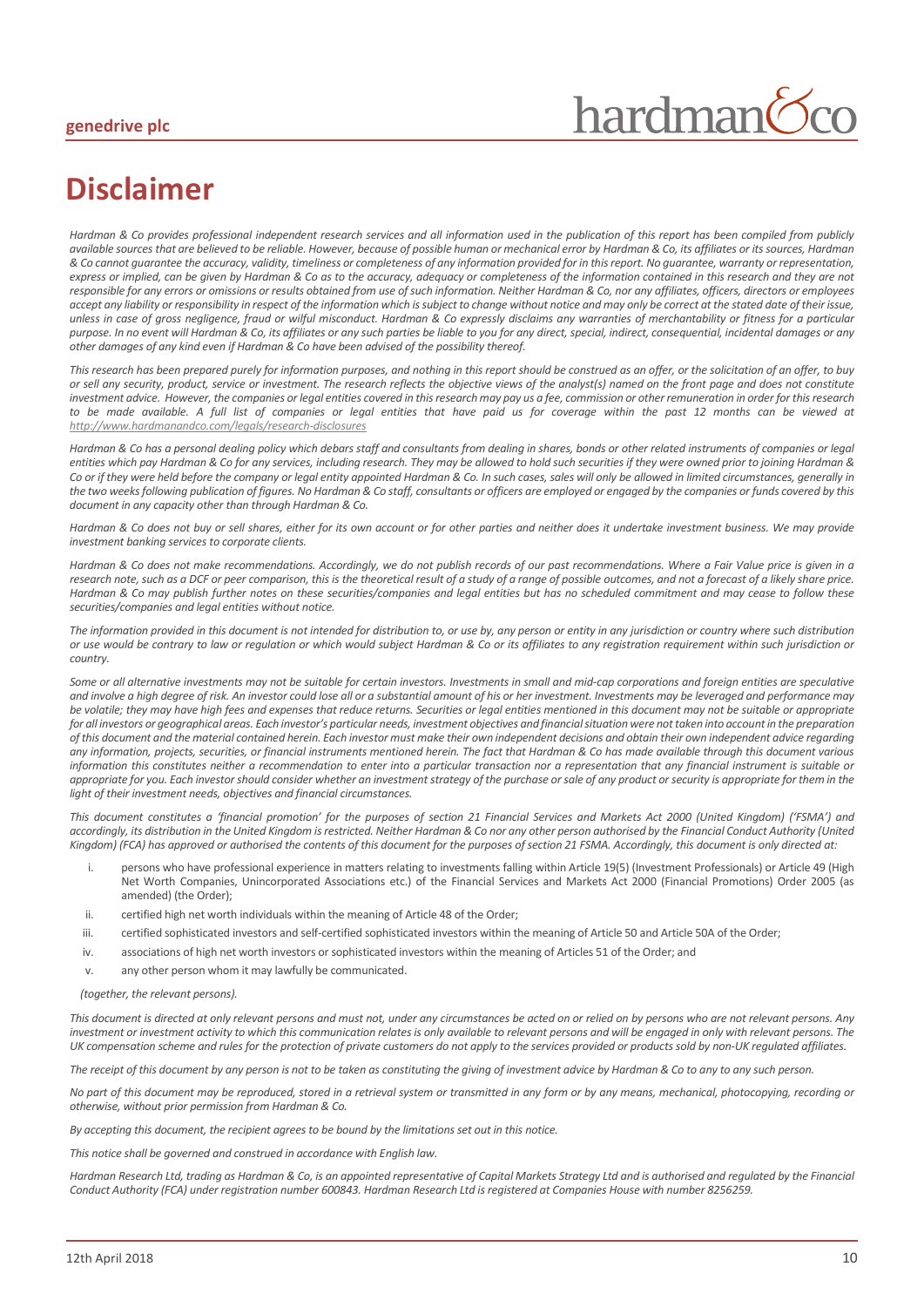#### **genedrive plc**

hardmar

*Hardman & Co Research Limited (trading as Hardman & Co) +44 (0) 20 7194 7622 35 New Broad Street Follow us on Twitter @HardmanandCo London EC2M 1NH (Disclaimer Version 4 – Effective from April 2018)*

### **Status of Hardman & Co's research under MiFID II**

*Some professional investors, who are subject to the new MiFID II rules from 3rd January, may be unclear about the status of Hardman research and, specifically, whether it can be accepted without a commercial arrangement. Hardman's company research is paid for by the companies about which we write and, as such, falls within the scope of 'minor non-monetary benefits', as defined in the Markets in Financial Instruments Directive II.*

*In particular, Article 12(3) of the Directive states: 'The following benefits shall qualify as acceptable minor non-monetary benefits only if they are' (b) 'written material from a third party that is commissioned and paid for by an[sic] corporate issuer or potential issuer to promote a new issuance by the company, or where*  the third party firm is contractually engaged and paid by the issuer to produce such material on an ongoing basis, provided that the relationship is clearly disclosed *in the material and that the material is made available at the same time to any investment firms wishing to receive it or to the general public;'*

*The fact that we are commissioned to write the research is disclosed in the disclaimer, and the research is widely available.*

*The full detail is on page 26 of the full directive, which can be accessed here: http://ec.europa.eu/finance/docs/level-2-measures/mifid-delegated-regulation-2016- 2031.pdf*

In addition, it should be noted that MiFID II's main aim is to ensure transparency in the relationship between fund managers and brokers/suppliers, and eliminate *what is termed 'inducement', whereby free research is provided to fund managers to encourage them to deal with the broker. Hardman is not inducing the reader of our research to trade through us, since we do not deal in any security.*

### **Reference**

Llibre, A. et al., Development and clinical validation of the Genedrive point-of-care test for qualitative detection of hepatitis C virus. Gut.BMJ.com. 11<sup>th</sup> April 2018: http://gut.bmj.com/content/gutjnl/early/2018/04/03/gutjnl-2017-315783.full.pdf

**Genedrive® is a registered Trade Mark of genedrive plc.**